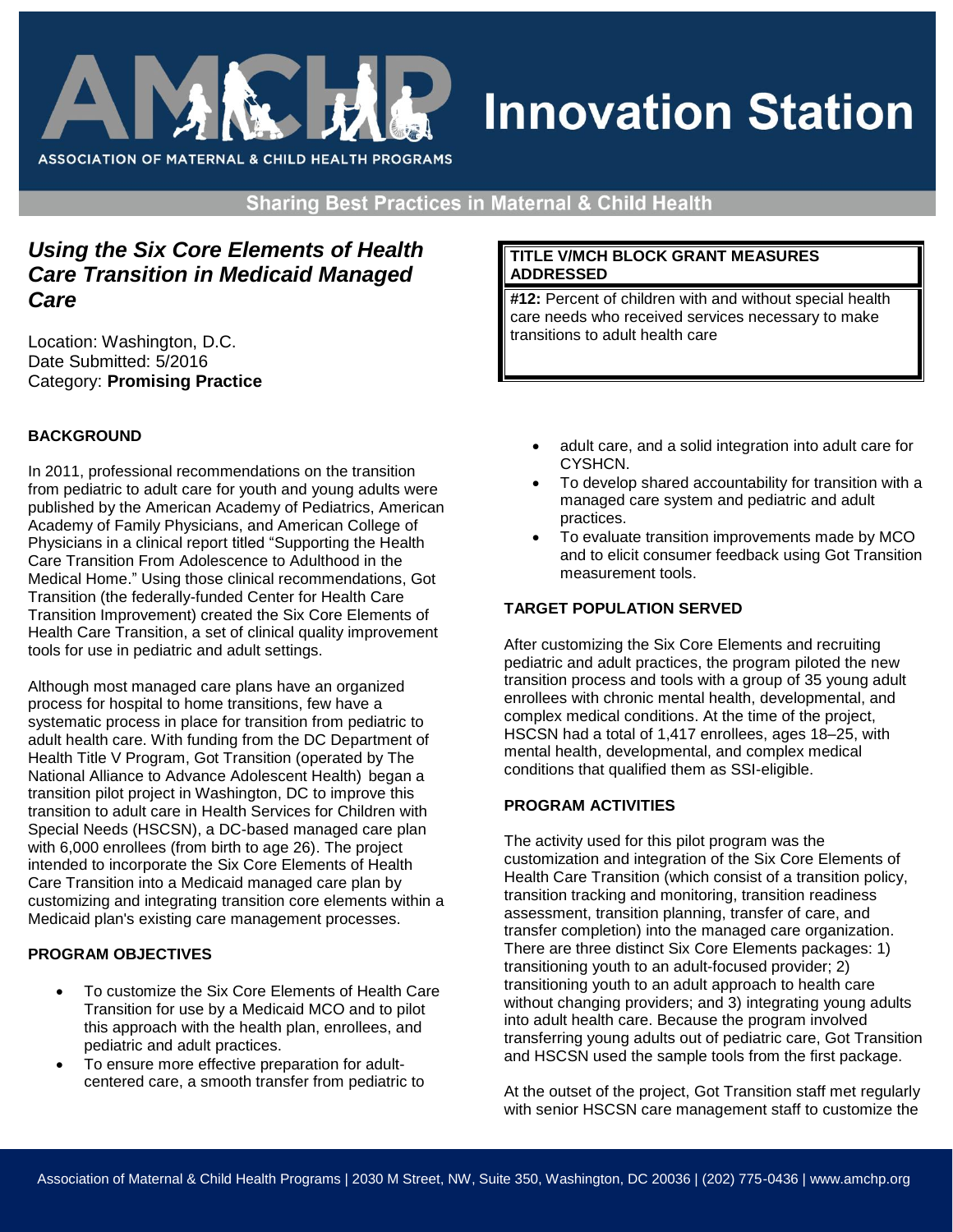Six Core Elements for use in the pilot project. All of the transition materials, for example, had to be at a 5th-grade reading level consistent with DC Medicaid requirements. The customized transition package was reviewed by young adult HSCSN advisory group members. Once HSCSN's transition intervention was approved by its plan leadership, the pilot phase began. A single nurse care manager and an AmeriCorps volunteer with public health training were assigned responsibility for implementing the new health care transition intervention with the pilot group. Weekly updating, transition mentoring, and trouble-shooting calls and meetings with Got Transition staff followed.

The first step of the pilot project was to select and invite 3 pediatric primary care practices with a large number of HSCSN members and 1 adult practice near the pediatric sites. Following the invitation and follow-up phone calls, the HSCSN/Got Transition project team met with each site's clinical staff for 1 or 2 "lunch and learn" sessions to review HSCSN's customized version of the Six Core Elements, the list of potential pilot members from their practices, and the respective responsibilities of the practice and the managed care plan. The HSCSN nurse care manager and AmeriCorps volunteer then contacted eligible members from the 3 pediatric practices and invited them to participate, providing a detailed explanation of the project.

The pilot project involved a customization of the Six Core Elements, significantly modifying the transition policy and transition care plan for the project. The new transition policy was customized to be similar to the plan's insurance transition policy—written as a question followed by a set of brief answers—and was shared with pilot enrollees and participating practices. HSCSN already had a well-defined plan of care template that was expanded to include a section on health care transition that identified enrollee skills needed based on the transition readiness assessment results and the priorities identified from the pilot group's completion of the transition plan of care from Got Transition's Six Core Elements sample tool. In addition, a new integrated care plan was developed that addressed not only health care but also health insurance, independent living, supported decision-making and guardianship, personal care, transportation, education and vocational training, employment, and social and recreation supports. It was completed at the point of transfer to adult care in order to facilitate better coordination and referral to related community transition supports. HSCSN's transition registry, medical summary and emergency care plan, transfer checklist, and transition feedback survey remained essentially the same as the Six Core Elements sample tools.

#### **PROGRAM OUTCOMES/EVALUATION DATA**

At the outset of the project, the Medicaid MCO was at the basic level (Level 1, out of 4) in terms of implementing the Six Core Elements, according to their scoring on the quality improvement measurement tool ("Current Assessment of Health Care Transition Activities"). After six months of implementing the pilot, the MCO scored at Level 3 on each of the Six Core Elements, reflecting its overall accomplishments and demonstrating the key role of nurse care managers in the MCO's success. The pilot project also utilized the "Health Care Transition Feedback Survey" to receive feedback from pilot group members after their initial adult primary care provider (PCP) visit. Most young adults reported that their pediatric provider talked with them without their parents in the room and explained things in an understandable way, listened carefully, respected their beliefs, and informed them about the need to change doctors. Despite the fact that the MCO young adults did cite gaps in transition support from their pediatric providers, 80% said that they felt very prepared to change to an adult doctor.

Data was also collected on the number of young adults who completed each core element within 6 months of the start of the pilot. Over 80% (30/35) of the pilot group received information about HSCSN's health care transition policy and completed the transition readiness/self-care assessment form (29/35) and integrated transition plan (29/35), which was incorporated into HSCSN's plan of care, and a medical summary was prepared for them (29/35). Despite the high rate of HSCSN's completion of the transition policy, readiness assessment, and plan of care with its pilot participants, completion of transfer to the adult PCP was more difficult and had a lower rate of completion as a result (9/35). Six months into the pilot, a total of 16 of the 35 pilot group enrollees (46%) were scheduled for an adult PCP visit, and 16 had their transfer package sent to the adult PCP. Nine of the 16 (56%) kept their first adult PCP visit. All of the 9 young adults who made their first adult visit and 1 who went to the last pediatric visit completed the transition feedback survey.

#### **PROGRAM COST**

Implementing the Six Core Elements into a Medicaid managed care program was supported by a grant to The National Alliance to Advance Adolescent Health (which runs Got Transition/the Center for Health Care Transition Improvement) from the DC Department of Health (CHA.PSMB.NAAAH.052013). HSCSN received a subgrant to support the participation of its care managers.

#### **ASSETS & CHALLENGES**

Assets

The results of this first-of-its-kind transition project reveal that the Six Core Elements of Health Care Transition can be customized and incorporated for use by care managers within a managed care plan in a short time frame. Managed care plans are in an excellent position to partner with state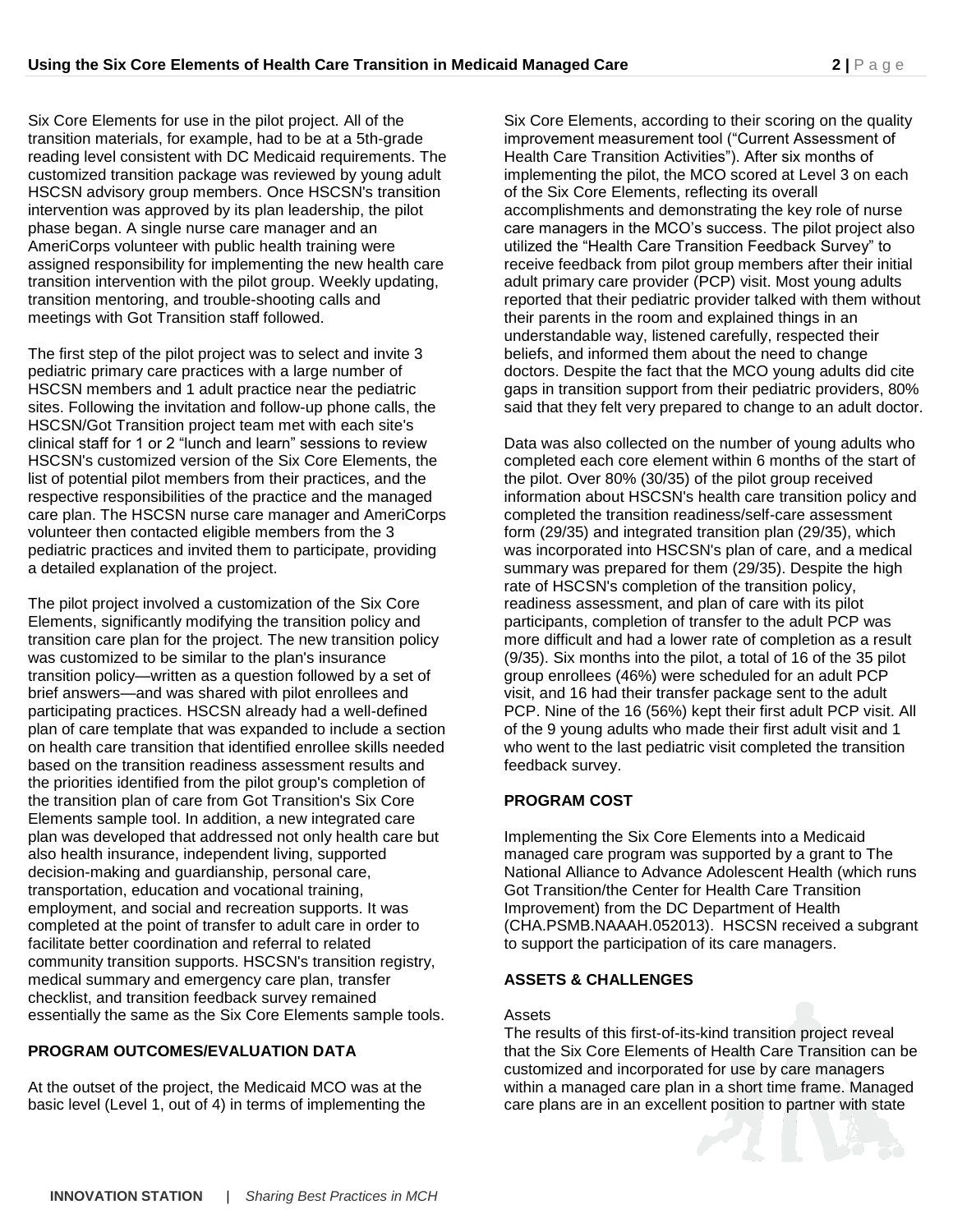professional chapters of physician and nursing societies to offer practice-wide in-service programs on pediatric-to-adult transition and share best practices, including the Six Core Elements of Health Care Transition in order to increase everyone's comfort with this key part of the medical system's responsibility.

#### **Challenges**

Many pilot group members had not seen their pediatric PCP in the last year and needed to make an additional pediatric visit to bring their medical summary and emergency care plan up-to-date to facilitate transfer to an adult PCP within a short time frame. It was difficult to reach several of the enrollees in order to schedule appointments despite instituting a variety of outreach efforts, including texting, reminder calls the day before, and visiting the home. The 18 and older age group is a highly transient population, and their telephone numbers are often changing, making communication time-consuming and challenging. It was often difficult to find adult practices interested in taking care of Medicaid-insured young adults with chronic conditions.

#### Overcoming Challenges

As the project progressed, texting became a useful strategy for those who gave HSCSN permission to contact them using this method. To find adult practices interested in taking care of Medicaid-insured young adults with special health care needs, financial incentives will likely be key. Using enhanced fee-for service options, care management fees, and transition performance bonuses will be important options to examine going forward.

# **LESSONS LEARNED**

- Confirmation that the transition process within the managed care plan should begin much earlier—at age 12 to 14, as has been recommended by the AAP/AAFP/ACP clinical report. Starting earlier would allow the time needed for education and skillbuilding with youth and would also afford the time to inform and orient caregivers about the transition process and their role in supporting their youth to become advocates for their own health and health care.
- When starting at 18 or older, as was done in this project, many young adults have already stopped going to their pediatric provider, and all too often have no regular source of either pediatric or adult health care. As young adults, their priorities are generally not related to their health, even if they have a chronic condition.
- Importance of proactively seeking more adult practices interested in taking care of Medicaid insured young adults with chronic conditions, and building/maintaining an updated list of adult-focused physicians and nurse practitioners interested in

caring for young adults, especially those with special health care needs

#### **FUTURE STEPS**

HSCSN continues to improve its transition efforts of young adults, with a dedicated transition care manager focused on young adults ages 18-25.

# **COLLABORATIONS**

The pilot program was a collaboration between Got Transition (the federally-funded Center for Health Care Transition Improvement, which is a program of The National Alliance to Advance Adolescent Health) and Health Services for Children with Special Needs (HSCSN), a DC-based managed care plan, with funding support from the DC Department of Health Title V program.

# **PEER REVIEW & REPLICATION**

The pilot project and its lessons learned were peer reviewed in an article for the *Journal of Pediatric Nursing* (McManus M, White P, Pirtle R, Hancock C, Ablan M, Corona-Parra R. Incorporating the Six Core Elements of Health Care Transition Into a Medicaid Managed Care Plan: Lessons Learned From a Pilot Project. Journal of Pediatric Nursing. 2015, Volume 30, Issue 5, Pages 700–713).

As for replication, the Texas Medicaid managed care contracts for STARKids calls for implementation of transition planning and assistance with the identification of adult health care providers. Got Transition has been working extensively with large integrated care systems (including Henry Ford Health System, University of Rochester, Cleveland Clinics, and Walter Reed) to implement the Six Core Elements. Got Transition is also working with state Title V agencies in supporting their efforts to replicate and disseminate the Six Core Elements.

# **RESOURCES PROVIDED**

All tools and resources used for this pilot project, including the Six Core Elements of Health Care Transition, are available at [www.GotTransition.org.](http://www.gottransition.org/)

The 2011 Clinical Report, written by the American Academy of Pediatrics, American Academy of Family Physicians, and American College of Physicians, can be found at [http://pediatrics.aappublications.org/content/pediatrics/128/1/](http://pediatrics.aappublications.org/content/pediatrics/128/1/182.full.pdf) [182.full.pdf.](http://pediatrics.aappublications.org/content/pediatrics/128/1/182.full.pdf)

The article describing this transition pilot project ("Incorporating the Six Core Elements of Health Care Transition Into a Medicaid Managed Care Plan: Lessons Learned From a Pilot Project ") can be found at